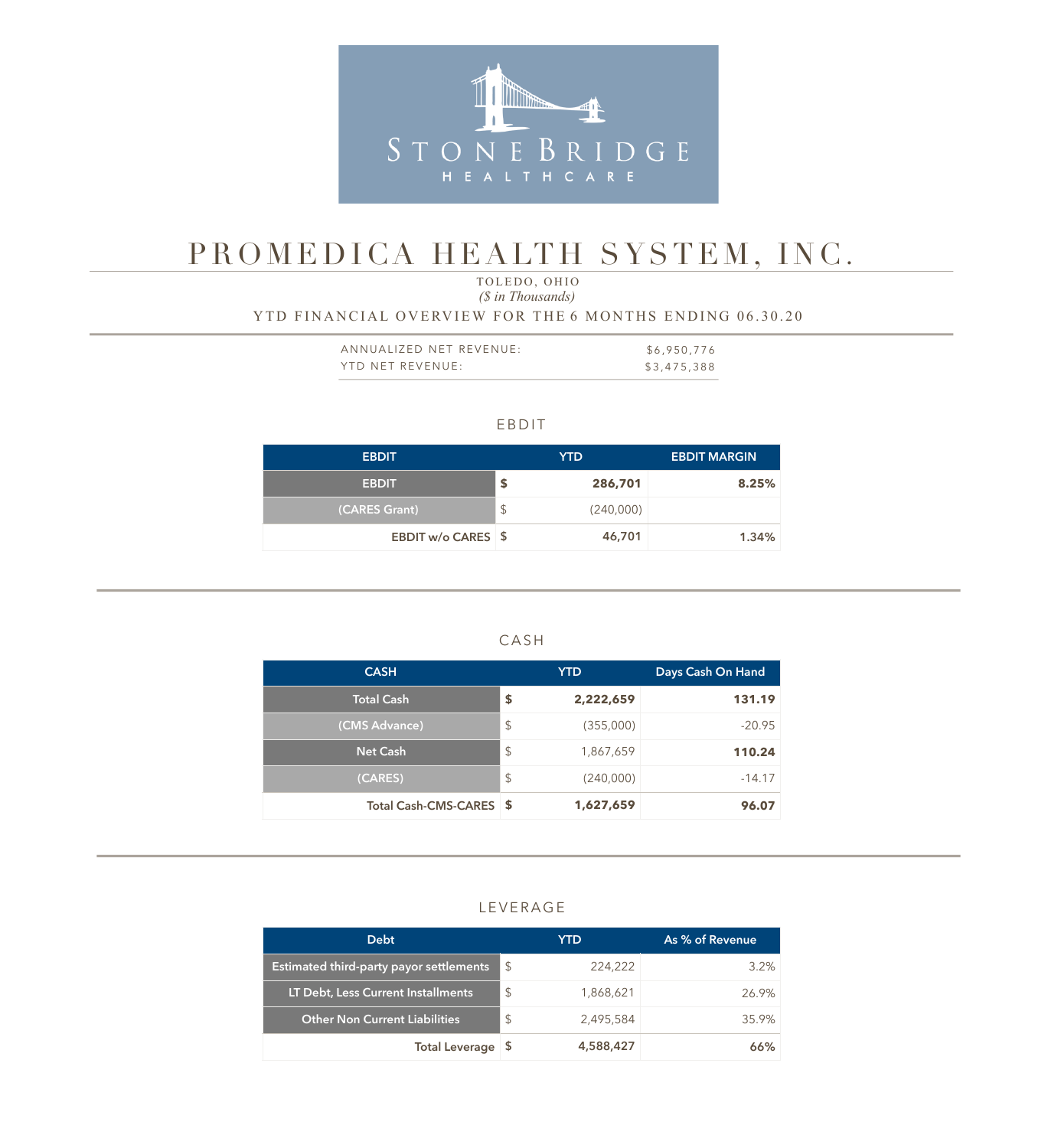

# EBDIT

#### PROMEDICA HEALTH SYSTEM, INC.

*(\$ in Thousands)* 

#### YTD EBDIT WITH & WITHOUT CARES GRANT FOR THE 6 MONTHS ENDING 06.30.20

| ANNUALIZED NET REVENUE: | \$6,950,776 |
|-------------------------|-------------|
| YTD NET REVENUE:        | \$3,475,388 |

#### EBDIT

| <b>EBDIT with CARES</b>  |               | YTD     | <b>EBDIT MARGIN</b> |
|--------------------------|---------------|---------|---------------------|
| <b>Operating Income</b>  | $\mathcal{L}$ | 133,024 |                     |
| <b>Plus Interest</b>     | $\mathcal{L}$ | 56,968  |                     |
| <b>Plus Depreciation</b> | $\frac{1}{2}$ | 96,709  |                     |
| Total EBDIT \$           |               | 286,701 | 8.25%               |

## CARES GRANT

| <b>CARES GRANT</b>                         |    | YTD       |
|--------------------------------------------|----|-----------|
| <b>Recorded as Revenue for Senior Care</b> | \$ | (156,000) |
| Recorded as Revenue Provider               | \$ | (84,000)  |
| <b>Total CARES Funding</b>                 | S  | (240,000) |

#### EBDIT WITHOUT CARES

| <b>EBDIT WITHOUT CARES</b> |     | YTD       | <b>EBDIT MARGIN</b> |
|----------------------------|-----|-----------|---------------------|
| <b>EBDIT w/ CARES</b>      |     | 286,701   | 8.25%               |
| (CARES)                    | \$. | (240,000) | $-6.91\%$           |
| Total EBDIT w/o CARES \$   |     | 46,701    | 1.34%               |